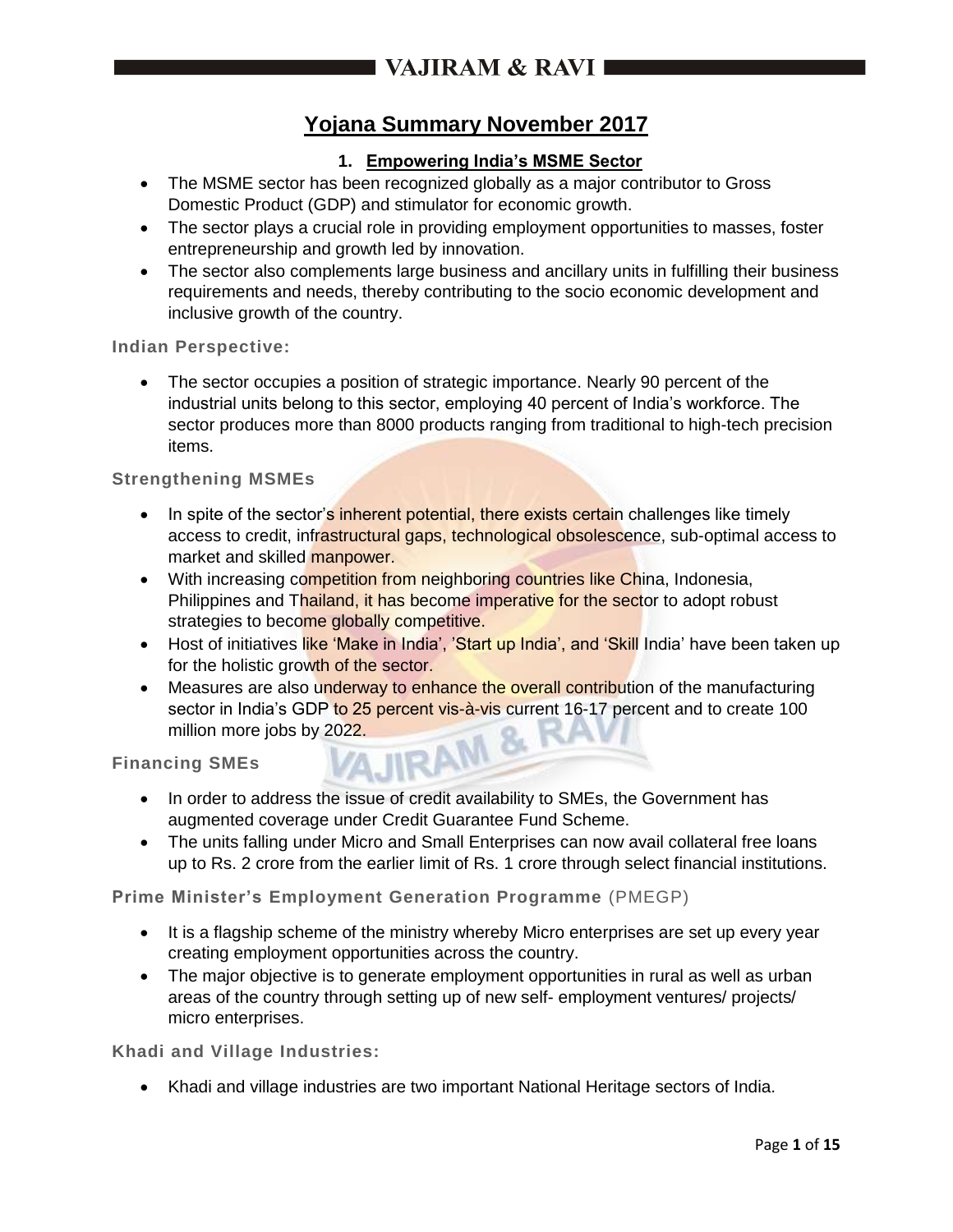Ministry of Micro. Small and Medium enterprises has a host of schemes for the Khadi and Village industry sector to provide gainful employment at the doorsteps of the rural unemployed, especially youth and women.

### **Focus on Technology**

- In the era of global competition, technological sophistication has become immensely important.
- The ministry focusing is focusing on high-end skilling and technical support through 18 tool rooms and Technology development Centres across the country and establish 15 new Technology Centres (TCs) under Technology Centre System Project (TCSP).
- Additionally, a Credit Linked Capital Subsidy Scheme (CLCSS) is also operational for upgradation of technology for micro and small enterprises.
- Government has recently launched the scheme for Financial Support to MSMEs in Zero defect Zero effect (ZED) certification. This scheme is an extensive drive to create awareness amongst MSMEs about ZED manufacturing and motivate them for assessment of their enterprise for **ZED** and support them.

#### **Strengthening Infrastructure**

- Government has adopted a cluster-based approach for the development of MSMEs. As a whole, the approach encourages co-operative behavior, yet infuses a sense of competition amongst the firms present at the cluster level for doing business.
- The Ministry of Micro, Small and Medium Enterprises (M/o MSME) has prepared comprehensive guidelines for schemes such as Micro Small enterprises- Cluster Development Programme (MSE-CDP) and Scheme for Upgradation of Rural and Traditional Clusters (SFURTI) to undertake more and more clusters for further interventions.

#### **Access to New Markets**

- To enlarge the existing market size of MSMEs and to build enduring interdependent relationships, an overall goal has been set up by the Government.
- It was proposed that Ministries and Departments of Central Government and Central Public Sector Enterprises, shall procure 20 percent of goods and services from Micro and Small Enterprises (MSEs), as part of public procurement policy, MSE order 2012.
- This policy not only focuses on MSEs, but also encourages MSEs owned by Scheduled Caste (SC) and Scheduled Tribe (ST) entrepreneurs to participate in the public procurement market. Therefore, a sub-target of 4 percent has also been set aside for procurement from MSMEs owned by SC-ST enterprises.
- To achieve this target and to promote entrepreneurship culture for SC-STs, a National SC-ST hub (NSSH) has been launched. The objective of NSSH is to provide professional support to SC-ST enterprises.

### **Human Capital**

 Keeping in view the growing number of individuals joining the job market every year, focus on skill based training and Entrepreneurship Development Programmes (EDPs) has become a necessity to make the workforce job ready.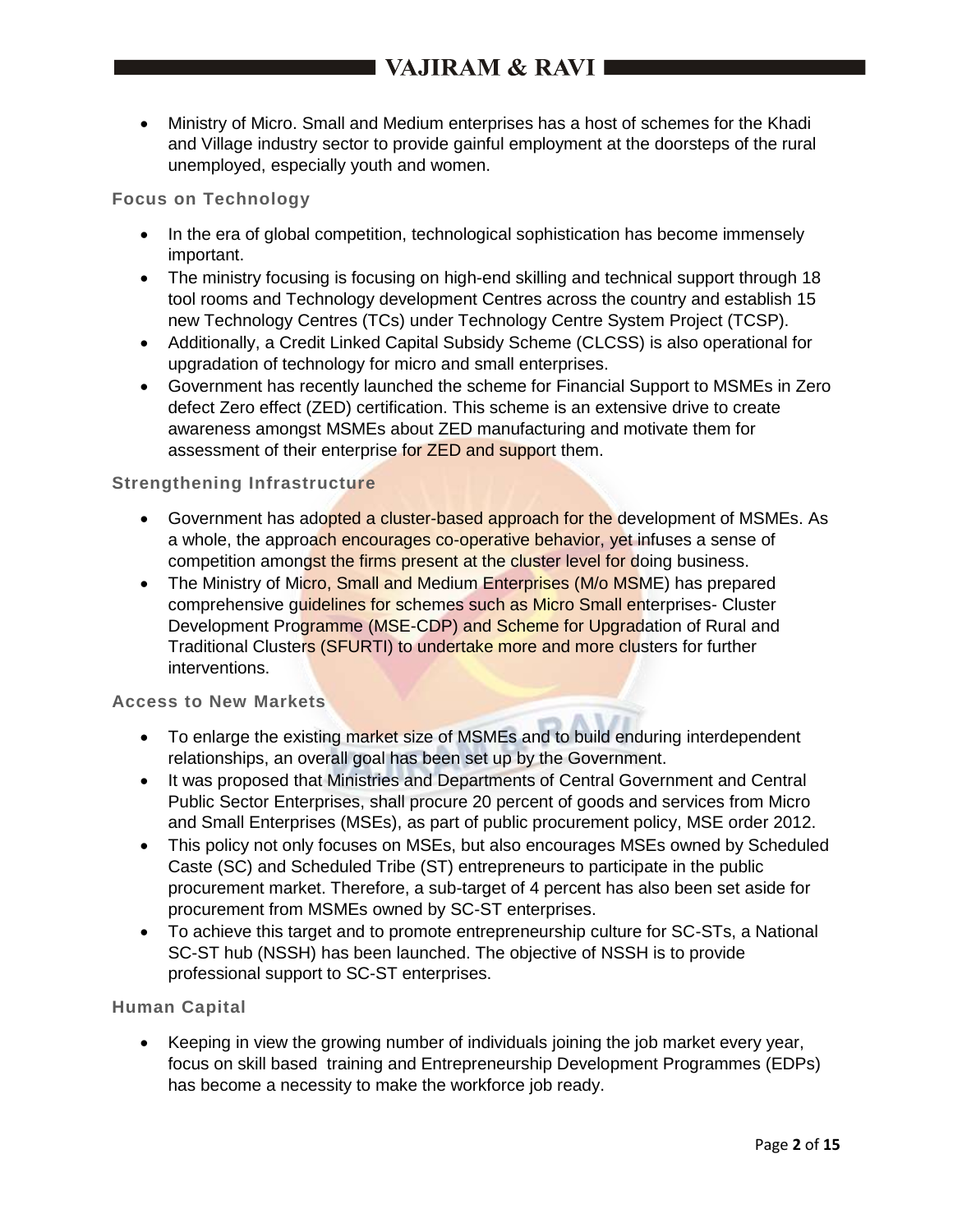## **Conclusion:**

- Working in tandem with the larger goal of pushing the economic growth and comprehending the significance of the sector, the Government is firming up the existing policies/ programmes and taking numerous other initiatives as well.
- For instance, as part of 'Ease of doing business' and to formalize the sector, UdyogAadhar Memorandum (UAM) has also been notified in september 2015. The system offers one- page single point registration, thereby avoiding delays and replacing heterogeneity in the existing system.
- This is path-breaking initiative taken to offer ease to Indian MSMEs in terms of registering their businesses. More than 35 lakh units have been registered under UdyogAadhar Memorandum (UAM) since its inception. Furthermore, with 'One Nation One Tax' approach under GST, MSMEs are likely to unleash its true potential.

## **2. Promotional Avenues for MSMEs**

- The primary responsibility of promotion and development of MSME sector lies with the State Governments. However, Gol also recognizes its importance and formulates policies for the smooth development of this sector.
- Govt. passed the Micro, Small and Medium Enterprises Development Act, 2006. A separate ministry of Micro, Small and Medium Enterprises was formed in 2007 by the merger of erstwhile **Small Scale Industry (SSI) and Agro Rural Industries.**
- Gol has taken a number of steps for promoting development of Micro, Small and Medium Enterprises. These include availability of credit, schemes for technological upgradation etc.
- MUDRA, Stand up *India*, increased coverage of Credit Guarantee Fund for Micro and Small Enterprises and higher credit limits provided by the banks to MSMEs have improved the credit support to them.
- The Ministry of MSME is tasked with the promotion of Khadi, Coir and Village Industries. Khadi and Village Industries Commission (KVIC) not only serves the basic needs of the processed goods of the vast rural sector but also provides sustainable employment to approximately 150 lakh persons in rural India.
- It is a matter of pride that the Ministry of MSME has been the first to be awarded ISO 9001-2008 certification, demonstrating the ministry's mission of promoting the growth and development of MSME sector.
- Ministry inaugurated two Schemes namely, National Schedule Caste/Schedule Tribe Hub and Zero Defect Zero Effect (ZeD) scheme. The govt. has announced increased credit facilities for MSMEs and increased corpus for Credit Guarantee Fund Trust for Micro and Small enterprises (CGTMSE).
- The ministry is implementing credit linked subsidy scheme, namely, Prime Minister's Employment Generation Programme (PMEGP) for assisting the young entrepreneurs to set up new micro enterprises in the manufacturing as well as the services sector.
- A scheme for Promoting Innovation and Rural Entrepreneurship (ASPIRE) was launched to set up a network of technology centres and incubation centres to accelerate entrepreneurship and start-ups for innovation and entrepreneurship in agro-industry.
- The Ministry has notified UdyogAdhar Memorandum in September, 2015. This UdyogAdhaar memorandum is basically for making registration process easy for the entrepreneurs.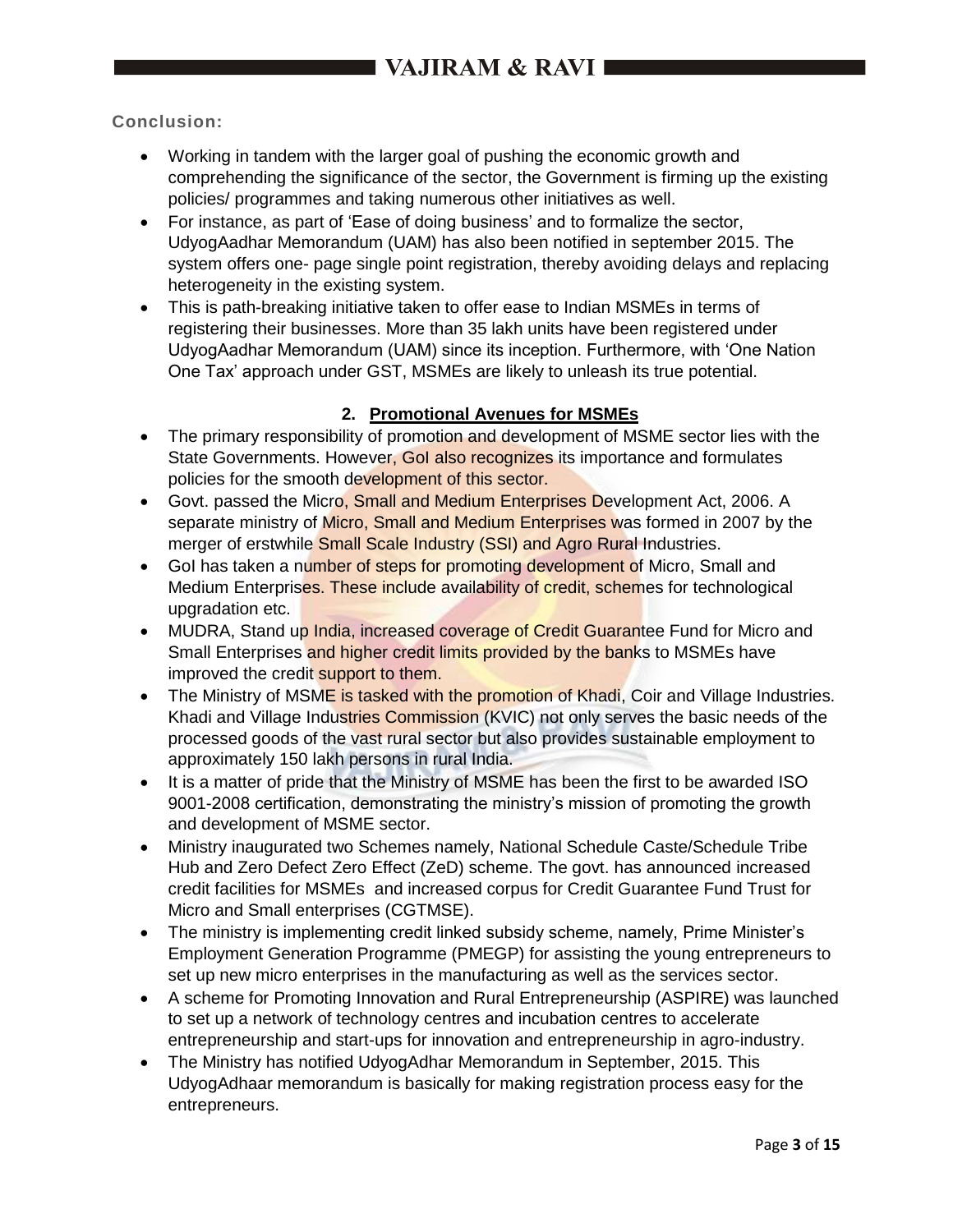- For enhanced support to the MSMEs in participating in Government procurement, govt. has announced Public Procurement policy for MSEs.
- For enhancing competitiveness, National Manufacturing Competitiveness Programmehas been taken up. This scheme aims to enhance the entire value chain of the MSME sector to make it more competitive.

Role of National Institute for Micro, Small and Medium Enterprises (ni-msme):

- ni-msme was originally set up as Central Industrial Extension Training Institute (CIETI) in New Delhi in 1960 as a department under Ministry of Industry and Commerce.
- Later after attaining the national level the name had been changed to ni-siet and after 2007 the name changed to ni-msme, the nodal training, research and consultancy wing under the aegis of Ministry of MSME.
- Its main role are: Capacity building, Information Dissemination and Knowledge Management, Research & Policy Advocacy, International Cooperation in MSME, Netwroking, Mapping of Clusters and Livelihood Business Incubation.
- Thus, the institute is playing a pioneer role in the development of MSME sector.

### **3. Enhancing Competitiveness through Technology Upgradation**

- In the current globalized world, it is imperative to enable MSMEs to adapt and thrive in a more open environment and participate more actively in the digital transformation, to boost economic growth and deliver a more inclusive globalization.
- MSME entrepreneurs have relatively inadequate ability to manage technology as a strategic weapon as they have limited human resources and weak financial standing.
- Therefore, MSMEs rely more often on external technologies as part of their technology development strategy. This holds good for industrialized as well as industrializing countries.
- In 2014/15, MSMEs accounted for 30.74 percent of the Gross Domestic Product (GDP): of which, manufacturing sector MSMEs accounted for 6.11 percent of the GDP, and services sector MSMEs accounted for 24.63 percent of the GDP (ministry of MSMEs, 2017).
- The MSMEs sector in India, with some exceptions, is characterized by low technology levels, which acts as a handicap in the emerging global market.
- Also, given their scale of operations, it is difficult for Indian MSMEs not only to invest in Research and Development (R&D) activities but even to acquire advanced manufacturing technologies available in the market, on their own, due to high costs.

### **Technology Transfer: Meaning and Importance**

 Technology transfer is an alternative to internal technology development. Therefore, the decision to develop technology and innovation capabilities internally or acquire them via external means is a central component of ant technology strategy.

### **Transfer: Objectives, Achievements**

 MSMEs, particularly in industrializing countries, go for acquiring external technologies to overcome their technological obsolescence. This is because they are not able to cope with the technological changes that occur in the international market.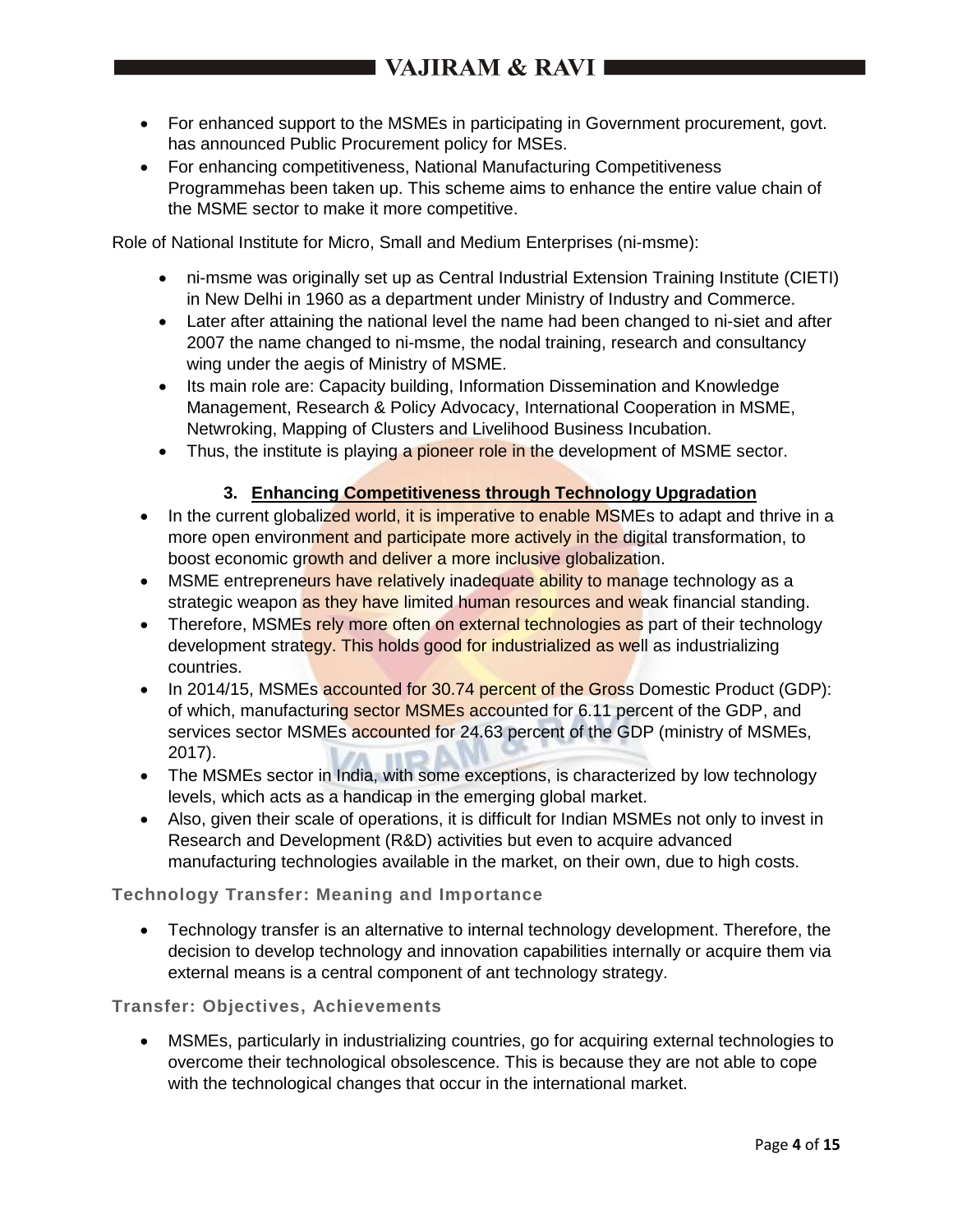- Policy support for technology upgradation and modernization is invariably extended in various forms to MSMEs.
- While the transfer of machinery and equipment is, in most cases, a necessary first step, what is more important is the transfer of information and skills to the employees of the technology receiving firm, which constitutes the second step.
- MSMEs with a better absorptive capacity will be able to adapt externally acquired technology efficiently and successfully.
- In the global context, contractual mode in Technology Transfers is the relevant and the dominant one for MSMEs. However, how effective is this Technology Transfer would depend on various factors, the most important of them all being the involvement of the partners.
- MSMEs usually lack awareness about the value of Technology Transfer, sources of technology, they are diffident about enabling services, and therefore rely on co-operation with others.

### **Achievements of Technology Transfer**

- Increase in productivity.
- Reduction in costs.
- **Expansion of scale of production (scale economies).**
- Diversified product range (scope economies).
- New product development.
- New design products.
- Better quality of products.
- Penetration of international markets.
- Increase in sales and market share.

### Conclusion:

• To conclude, technology upgradation (through diverse sources and channels of Technology Transfer) is desired by MSMEs to achieve multiple objectives such as overcoming technological obsolescence, scale/scope expansion, and/or entering the international market.

## **4. Challenges and opportunities for MSMEs**

•The founding fathers of the Republic of India visualized a comprehensive nation-building role for the country's small enterprises.

Global Investment and Enterprise Scene Today

- A dynamic mix of re-shoring, intra regional trade and Hubanomics, form the global business model today.Large knowledge companies like Google, Apple, Facebook, and Amazon have created a technology wave and competitive landscape, which forms the next evolution of the Industrial Revolution.
- The experience as we have in 2017, is one where every business has a tendency of operation based on a hub, which produces the latest concept of 'Hubanomics'.
- India's industrialization perspective, since independence, has been focused on twoprolonged approach: 1) providing employment opportunities; and 2). Taking such opportunities, to the extent possible, to the villages, as a regional development tool.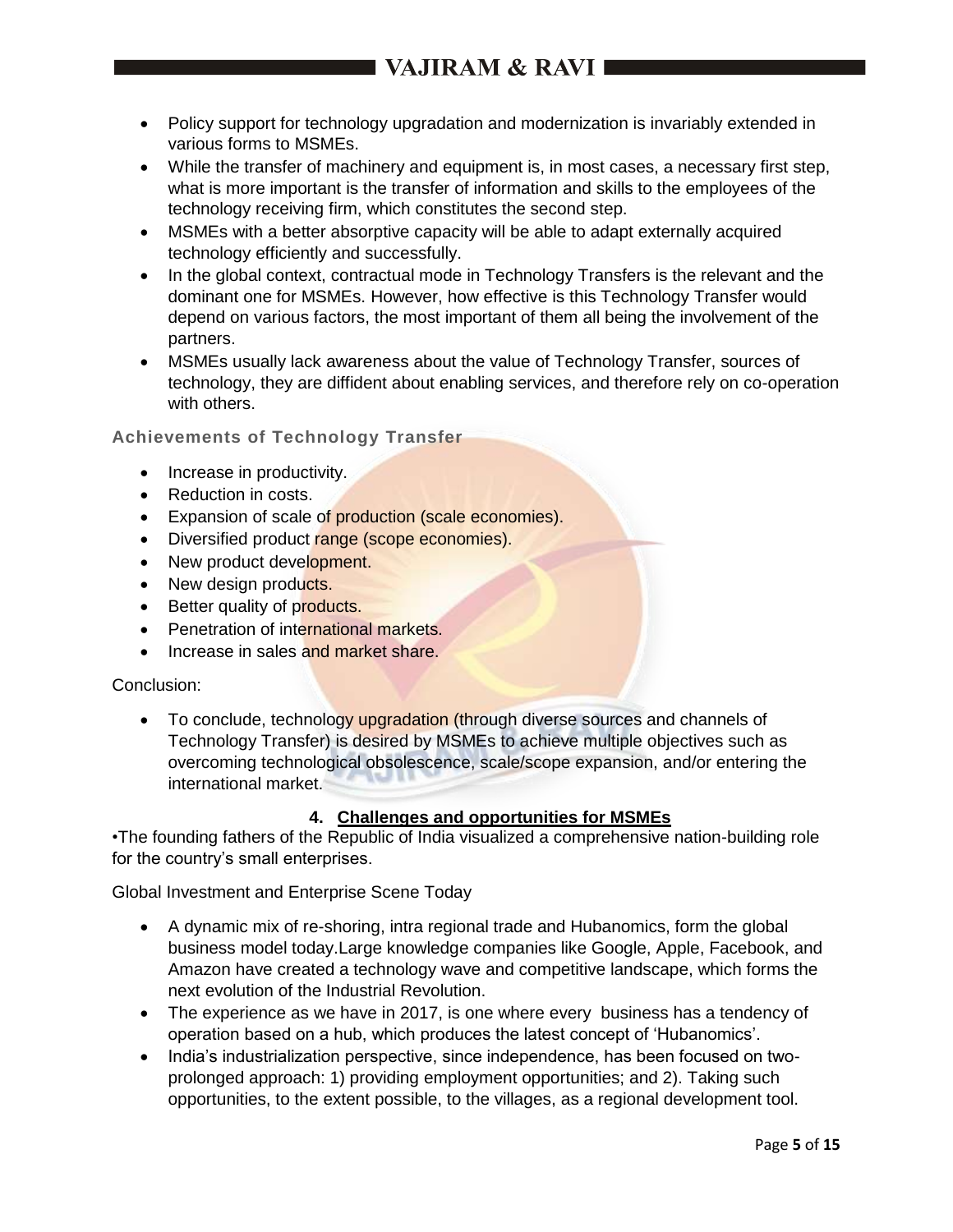# I VAJIRAM & RAVI ■

Thiskind of approach has significantly contributed to the growth of a large number of semi-urban centres that provides a significant space for MSMEs in the country.

Challenges and opportunities

- The planning at various levels has led to the co-existence of Departments that cater to modern small-scale industries, on the one hand, and others catering to village enterprises (eg: consider the various Departments under Ministries of MSMEs and textiles).
- There have been constant attempts to ensure a synergic co-existence of the two, but such attempts have often not yielded the desired results.
- There are both vertical and horizontal problems. One the one hand, the aspirations of the people at the local level is a mix of co-operation and conflict. While some of the aspirations such as local infrastructure are less prone to conflicts, in the case of most of the goods and services produced, there is a conflict of interests.
- Human welfare has three ingredients: a).economic; b).social; c) environmental.
- A local Economic Development Policy should translate the three into economic activities in a participative manner. It is important that any such policy that may be articulated, should ensure an economic bottom-line that satisfies the majority of the local population.
- It is also important to ensure that this bottom-line does not conflict with some of the accepted social parameters.
- Besides, there need to be a focus on environment, in such a way that the initiatives of local economic development are sustainable.
- While the national interests and goals are as above, globally, capital has vertical interests. Therefore, shaping a development agenda, at the regional level is a hard choice.

#### Need for an Integrated Development Approach

- Considering the emerging complexities of the economy, there is need for an integrated development approach on MSMEs.New research and evidences should lead to a review and restatement of existing policies, with a thrust on the following:
- *Political and Administrative powers:*
	- In India's bottom-heavy industrial structure, a large number of small and tiny enterprises, often located in small towns and villages, contribute to the small enterprise output of the country.
	- This also implies that the breeding of entrepreneurship and shaping of entrepreneurship resources in the country is a local phenomenon.
	- However, paradoxical enough, the local governments are either ignorant or reluctant to exercise their powers; or that these powers are usurped by the higher tiers of the government.
- *Capabilities:*
	- It is also important to understand, whether these lower tiers of government, and their administrative machinery are objectively, capable of exercising such powers.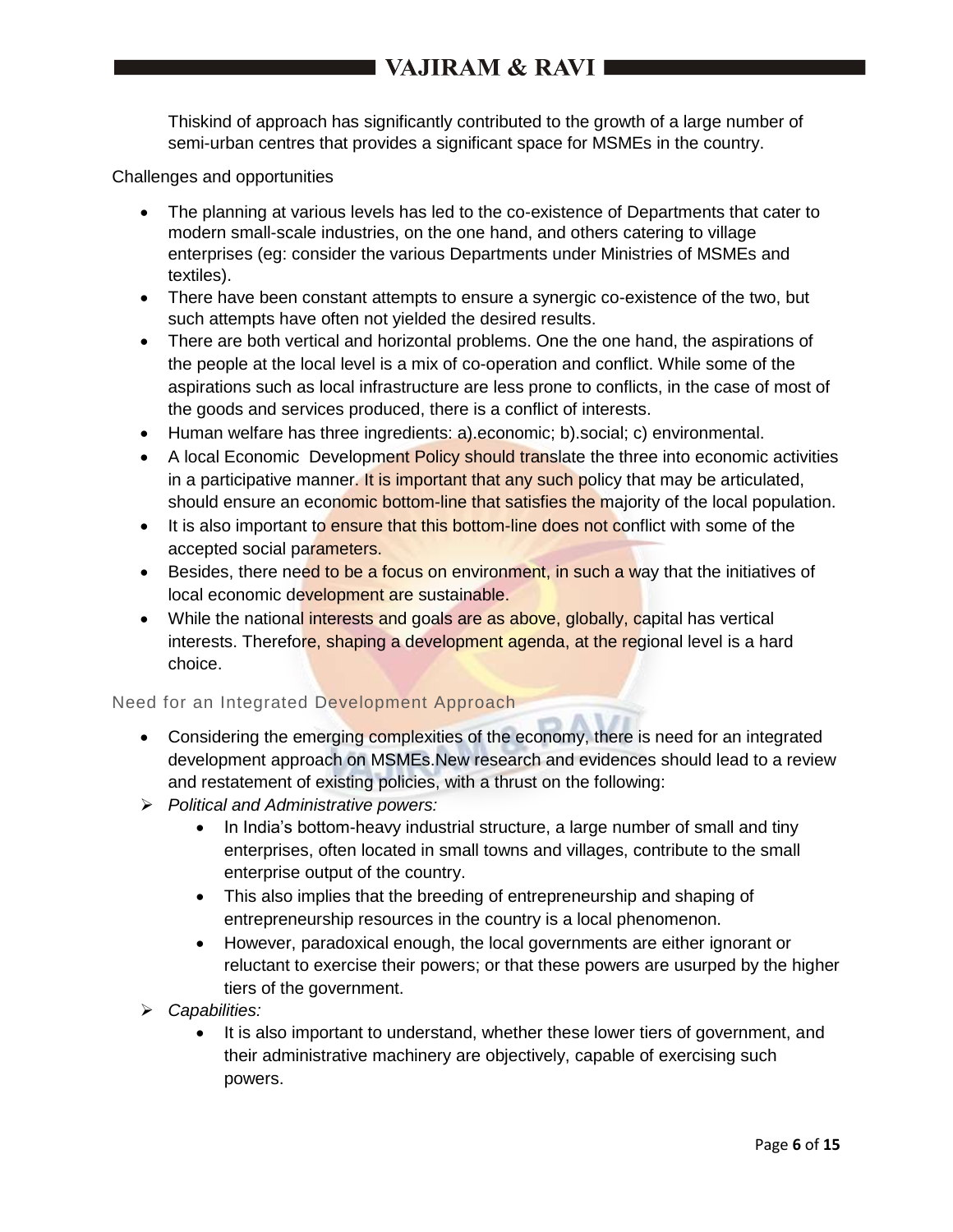- However, beyond the so-called "administration", the focus needs to be on specific functional areas as follows: a). Identification of project ideas and business opportunities; b). Provision of general information and guidance; c). Onward support services; and d). documentation, networking.
- Governments will have to increasingly play a catalytic role in helping SMEs to tap the emerging benefits of the 'new economy'.
- On the side of threats, knowledge remains too difficult to be accessed by the SMEs. Technologies become increasingly disruptive so that, by the time a new technology is adapted, it becomes obsolete.
- *Resources*:
	- Under the existing formula of resource sharing between the State governments and the Local governments, the necessary resources for coordinating several of the base level promotion activities relating to enterprise development are available with the local governments which needs to be consolidated.
- **Development of Synergies:** 
	- **Enterprise development is a subject area where synergies and networking are** critical.
	- Making synergies for enterprise development, demand both vertical and horizontal strengthening of the constituency, would imply that, every tier of government, from the Union, down to the Local government, are clear about their relative roles and functions, and are able to function responsibly.

### Recent Initiatives:

- The Government of India, since 2014, has taken several steps to deal with the related aspects of skills, entrepreneurship development, and promotion of manufacturing.
- This integrated approach gets reflected in two major forms; a). development of a policy framework; and 2). Introduction of specially structured programmes that deal with these related aspects.
- For transforming India into manufacturing hub, 'Make in India' was announced as a flagship programme. Skill India was announced in order to mitigate the critical problems of skill gap.
- In order to have a proper integration of the skilling agend, with that of the entrepreneurship promotion, a separate programmecalled 'Start up India' was announced.
- In order to address the problem of social exclusion and its reflections on the investment front, a specialized programme called 'Stand up India' was announced.
- The introduction of MUDRA as a specialized window, meant for targeting micro enterprises, can be described as a major intervention for broad basing finance.

### Policy initiatives: Implications

- Informalism is a major characteristic of the MSME sector of the country. In this context there is a critical policy question regarding the further course of action.
- The Government of India has chosen the path of accelerating innovation in the MSME sector.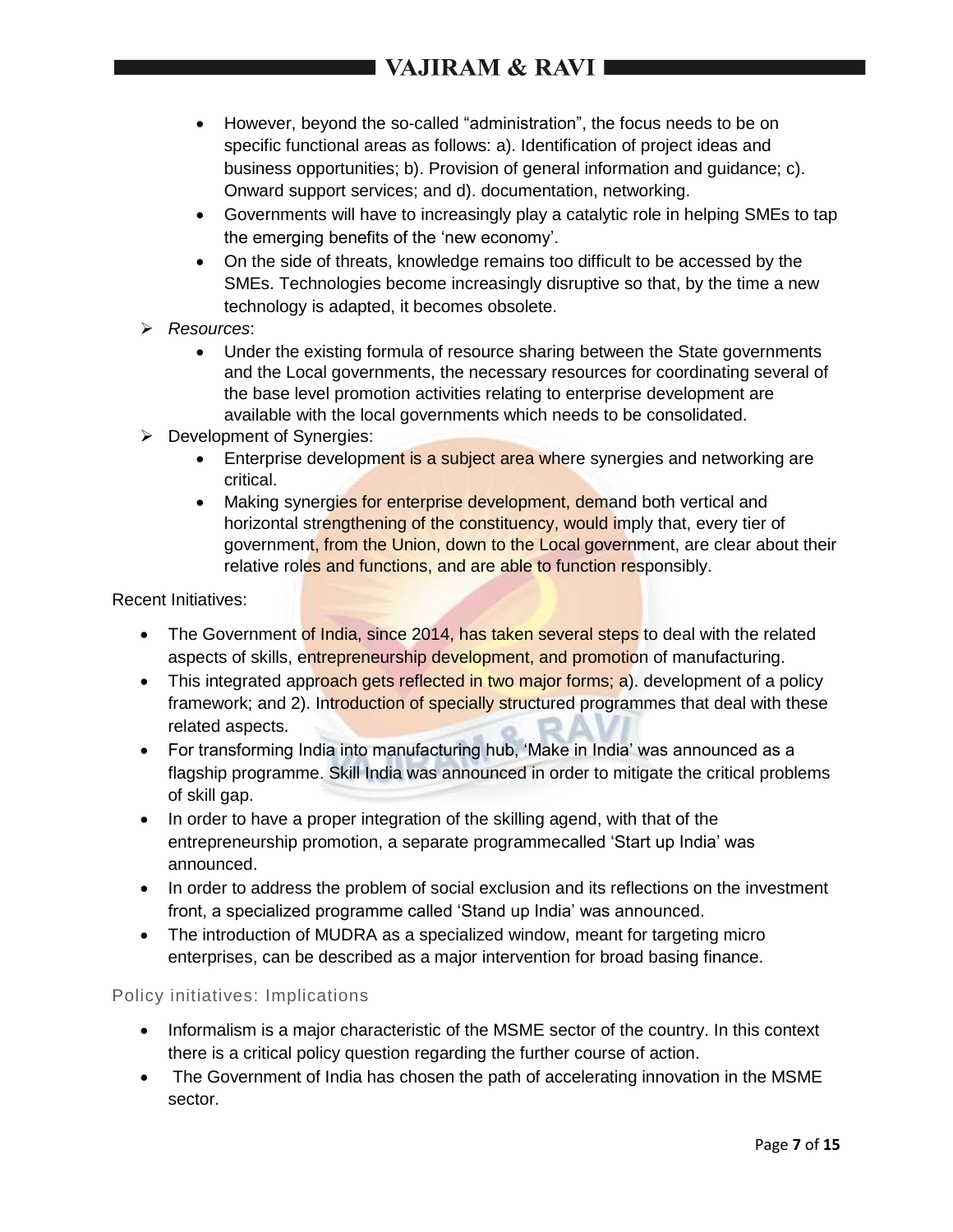- Having chosen a path of innovation, it is necessary to consider the short term and long term implications of such a change.
- MSMEs have a dual character of significant vulnerability on the one hand, and the substantial inherent strength which can be used to reduce the pains of a radical change.
- The results of a group of major policy initiatives, including GST, demonetization etc. have been widely debated.
- While the total effect of all the measures taken by the Government is enhanced formalization of the enterprise system, the next step should be a five pronged strategy for sustaining such results. These are:
	- 1) Detailed sub sectoral understanding of MSME dominant sub sectors

2) A reinterpretation of the functioning of the economy on the basis of clear functional criteria, rather than on the basis of old criteria such as , rural-urban, male-female etc.

3) A rationalization of the role institutions, on the basis of detailed studies 4) A re interpretation of the role of finance, and a restructuring of the relationship between finance and the real sector

5) Planning for Entrepreneurship as a critical resource.

## **5. Accessing Finance: Challenge to the MSMEs**

- The MSMEsare considered the backbone of most economies globally. At the same time, however, there is a consensus that MSMEs face enormous hurdles in accessing finance everywhere.
- The IFC/Mckinsey has estimated the credit gap for formal and informal MSMEs worldwide at around \$3.9 trillion, of which \$2.1 trillion is in emerging markets.
- In India, MSMEs are defined on the basis of investment in plant and machinery (excluding land and building) as opposed to turnover/ employment based criteria in most other countries.
- Based on  $4<sup>th</sup>$  MSME census (2006-07) and sixth Economic Census (2013), the Annual Report (2016-17) by Union Ministry of MSME estimates that the number of MSMEs in India stands at 5.13 crore employing 11.1 crore people.
- Almost 90 percent of MSMEs are dependent on informal sources for funding.
- It is obvious that with current financial architecture, a very large segment of MSME has not been reached.

### Supply side constraints

- Public sector banks control more than 70 percent of the banking system assets under direct control of the Government.
- The Governments in India have long been accused that they corner the deposits in the Banks (through government securities and bonds) to make up for budget defecits,finance political schemes and influence flow of funds to the projects/ promoters of their linking.
- Tight control of Government on PSU Banks, results in subdued competition and suboptimal outcomes both for the owners and the customers of the banks.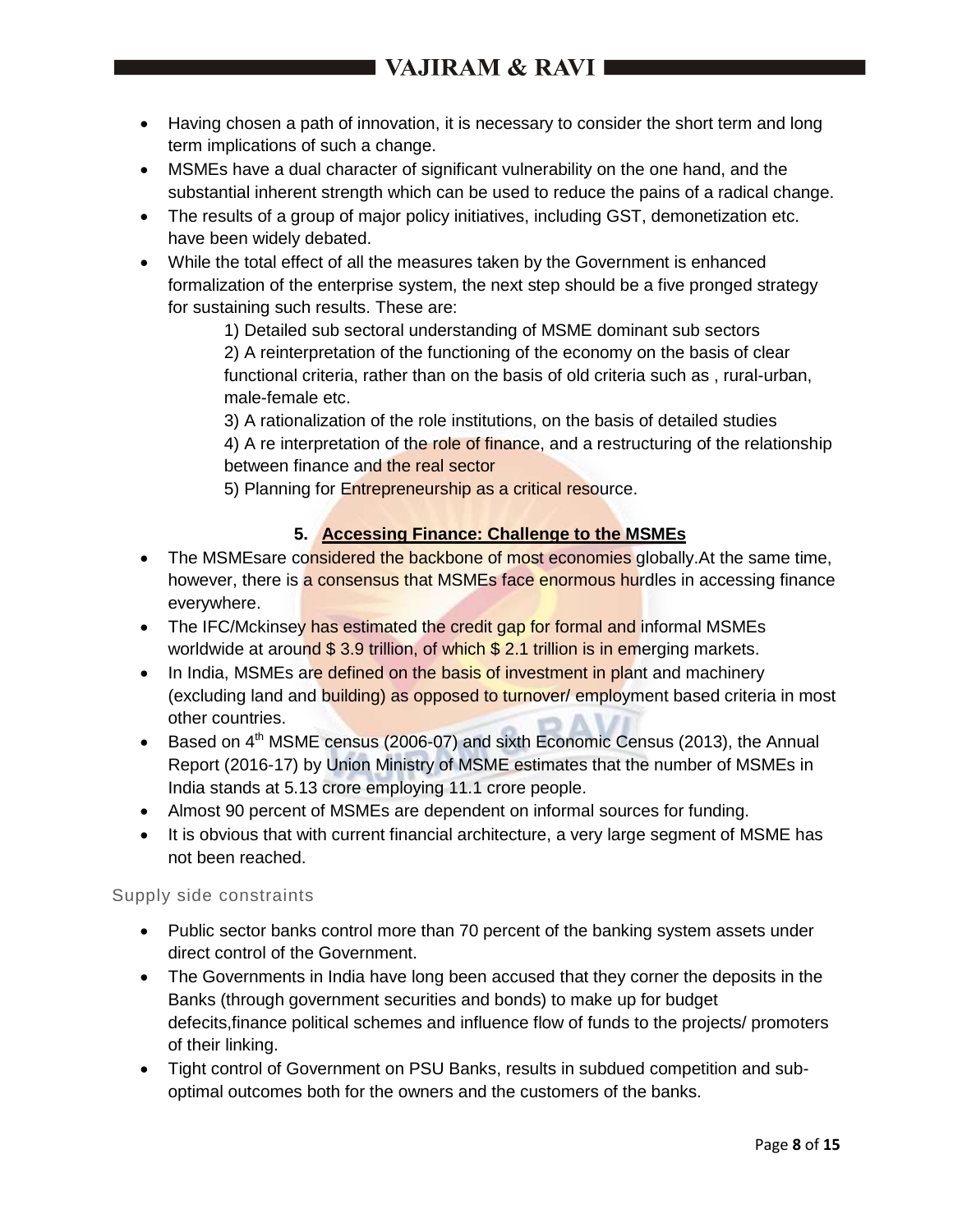# I VAJIRAM & RAVI 1

- Secondly, the banks (both domestic and commercial banks and foreign banks having more than 20 branches) are required to lend 40 percent of their total advances to 'priority sector'.
- The priority sector constitutes of Agriculture-having a sub-target of 18 percent and the rest of sectors such as MSMEs, Education, Housing, Export Credit and others.
- What is clear is that there is no specific sub-target for MSMEs within the priority sectorlending target.
- Thirdly, industrial financing envisages two specific requirements from financial institutions-ability to lend for longer period-as project gestations are longer and technical knowledge of sectors to understand business cycles and technology.
- But banks have a problem: they take relatively short term deposits and therefore they hesitate to lend for longer periods as it makes their asset-liability condition precarious. Further, they lack the technical expertise necessary to appreciate sectoral complexities.
- For MSMEs, where promoters could be non-descript and a first generation entrepreneurs, bankers try to minimize their risks by insisting on asset based collateral securities.
- Further, India's adoption of Basel-2 norms-an international banking standard, made lending to MSMEs even more difficult. Following Basel-2, RBI requires financial institutions to maintain 'enough' cash reserves to cover risks incurred by operations.
- It also asked banks to get their exposure above Rs. 5 crore to be rated through Credit Rating Agencies.
- Not only that, RBI also mandated Banks to adopt an early warning system-Special Mention Account (SMA), where even a 30 day deviation on payment against principal of interest needs to be reported through their payments cycles which are usually of 90 plus days. It is the MSMEs that bore the brunt of all these measures.

## Demand side constraints

- The MSMEs are a heterogeneous sector comprising of Micro, small and medium enterprise segments with each having very distinct needs and different challenges.
- Almost all of them are proprietorship/partnership firms are not companies exposing them to unlimited liabilities. This segment faces financial inclusion challenges owing to its informal nature, lack of information needed by banks and documents.
- Their major problems are difficulties in raising risk capital to start new business, lack of sufficient collateral and high working capital needs as their payments are routinely delayed by their large buyers.
- Globally, it is the Medium segment within the MSMEs sector-the Mittlestand, which is considered most robust and promising as it operates at right scale and can compete internationally.
- Unfortunately, it is the tiniest segment in India as most Small enterprises fail to grow to the scale.Often the phenomenon in India is termed as the 'missing middle'.
- Besides lack of quality of bank assistance, a few key constraints faced by the segments are: banks'requirements of additional collateral securities, access to equity/mezzanine capital, foreign currency loans including external commercial borrowing (ECBs) and to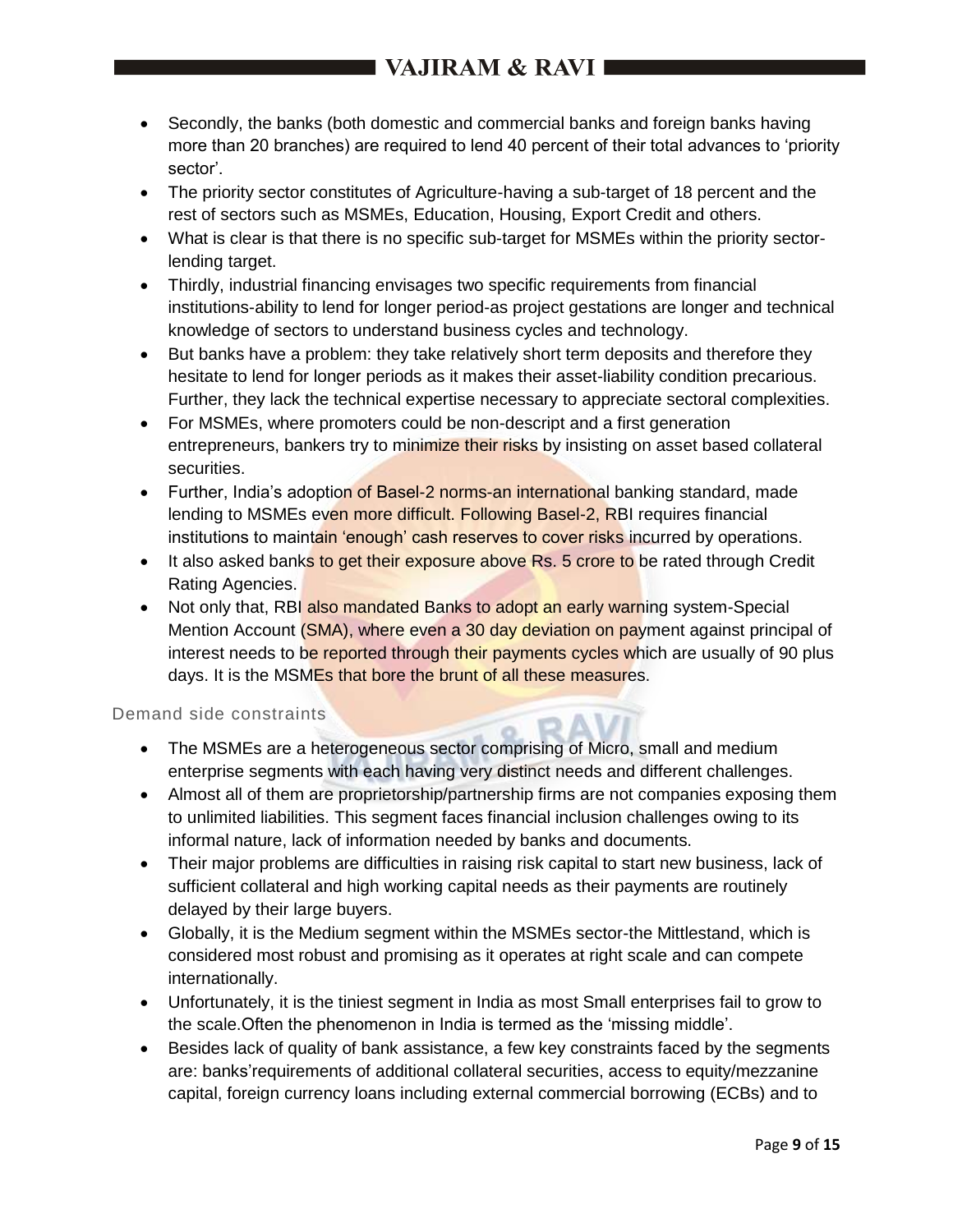competitively priced non-fund based bank facilties (like Bank guarantees, performance guarantees).

#### Policy Response

- There has been a massive financial inclusion programme with policies like Pradhan Mantri Jan DhanYojna (PMJDY). The top down push has nudged the banking sector and banks reached out to the informal sector and the unbanked like never before.
- Credit Guarantee Trust for MSEs (CGTMSE) has been created to enable MSEs to access loans without collateral securities.
- To help MSMEs monetize the movable assets, the Central Registry of Securitisation Asset Reconstruction and Security Interest (CERSAI) has created a movable asset registry which allows the movable assets to be pledged to obtain bank financing.
- To enable MSMEs to have access to equity for green field or scaling up existing ones, both BSE and NSE have been allowed to create dedicated SME exchanges.
- Further, in order to solve the problem of delayed payments to MSMEs, RBI has licensed three entities for operating the Trade Receivable Discounting system (TReDS)
- Finally, one of the most critical institutional reforms is enactment of Indian Bankruptcy and Insolvency code, 2016. Under the code, Board has already started functioning.

### Way ahead

- There is a need to create a revolution similar to telecom in the banking sector creating conditions where the service providers chase the clients.
- The Government will have to exit from banking and cede space to private sector to create massive competition.
- The traditional role of intermediation of banks is being challenged by new entities such as telecom companies and digital financial platforms and Fintech companies. We need to increase the speed of our policy response to these emerging technologies.
- Finally, the push for digitalization post demonetization and imposition of GST will fundamentally transform the conduct of business as the commercial transactions get illuminated leaving a verifiable trail.
- The massive amount of information which is likely to be generated through GSTN should make information based collaterals more lucrative than asset based ones turning the traditional banking on its head.

### **6. Quality Certification: Trigger Force for Competitiveness**

- MSMEs have potential for flexible adaptation to global challenges in changing market conditions and competition.India has a major cluster of MSME segment where talent and technology can be unleashed backed by proactive policies to enhance the economic and social fabric of our nation.
- Quality certification is becoming extremely significant in competitive markets for gaining strong foothold in exports.Quality and technology upgradation are important factors for enhancing competitiveness in MSMEs.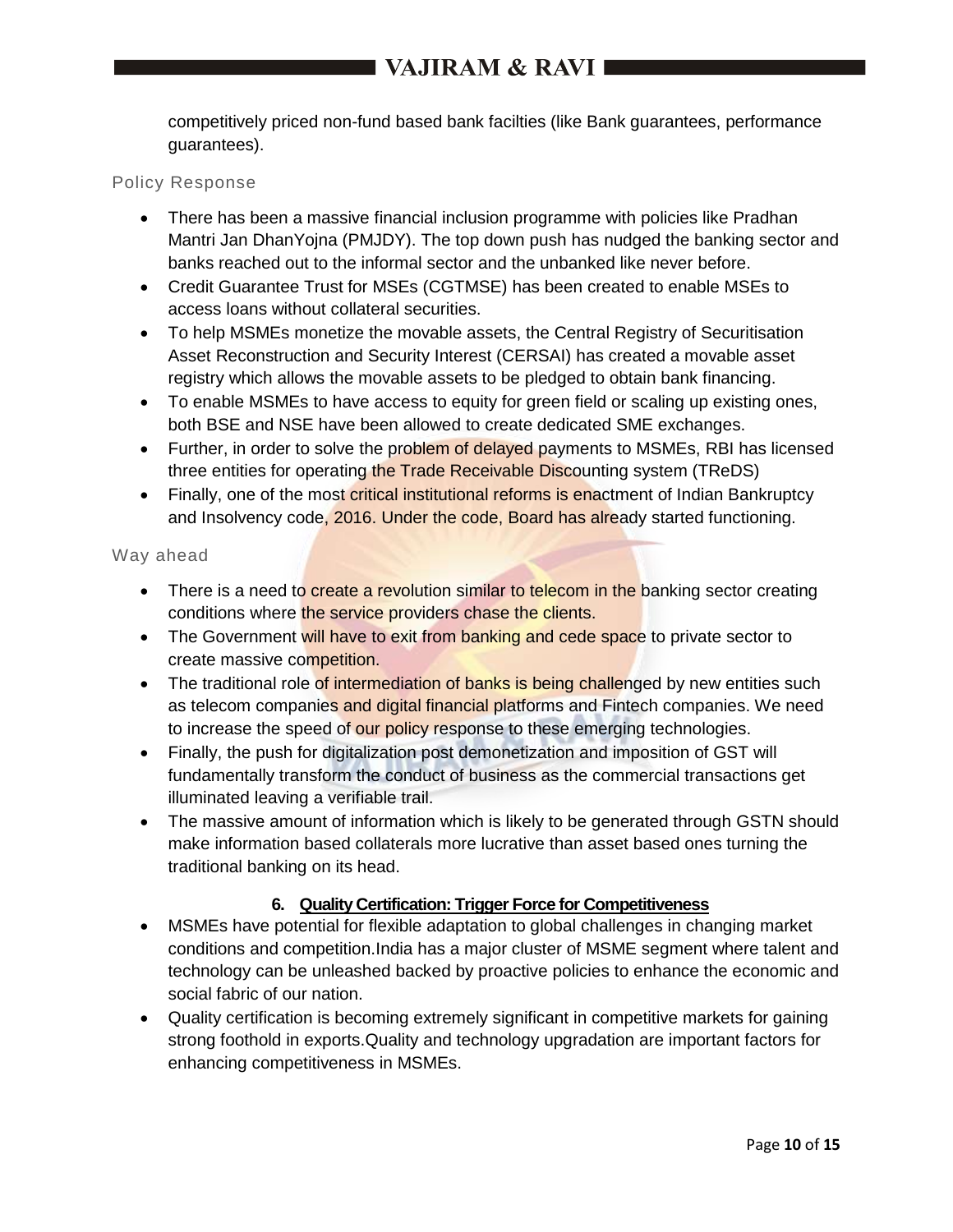- MSMEs have limited resources and access to funds and hence, they find difficulty in upgrading themselves. Thus, many of them are unable to grow beyond a certain point in the global value chain.
- Following are the benefits of certification for an organization
	- a) Recognition and brand reputation.
	- b) Continual improvement
	- c) Maintain focus
	- d) Confidence
	- e) Staff satisfaction and engagement

Various schemes for quality certification of Govt. of India are as follows:

- National manufacturing competitiveness programme (NMCP) this programme enables the manufacturing sector to be competitive through quality management standard & quality tech. tools (QMS/QTT).
- *Technology and quality upgradation support to MSMEs-*this scheme advocates the use of energy efficient technologies in manufacturing units for reducing the cost of production.
- *Financial support to MSMEs in ZED (zero defect zero effect) Certification scheme-*this scheme envisages to develop an Ecosystem for Zero Defect Manufacturing in MSMEs by promoting adaptation of Quality tools and energy efficient manufacturing. This scheme also supports Make in India campaign. Under this scheme, MSMEs will have to compete to bag gold, silver, or bronze quality certification in order to get contracts.
- *Quality certification- ISO certification assistance-*it helps organizations to meet the expectations and needs of their customers and stakeholders, amongst other benefits.

### Way forward

- If India has to sustain growth rate of 8-10 percent for the next decade, it requires a strong and vibrant MSME sector who can withstand global challenges.
- Indian MSMEs have the potential to become global enterprises. To manifest this, MSMEs need to invest in quality certifications and R&D. The needs and challenges of industry can be met foundation on creating sustainable solutions by globally competitive MSMEs.

### **7. Role of MSMEs in New India**

- As far as the MSMEs and India's growth opportunity is concerned , MSMEs can be the backbone for the existing and future high growth businesses with both domestic and foreign companies investing in the 'Making in India' initiative and make significant impact in the area of indigenization.
- The 'Digital India' revolution also provides a great opportunity to promote MSME participation in the Information, Communication and Telecommunication (ICT) sector.
- It is equally important that the MSME segment develop in all areas of agriculture, manufacturing and services sectors because each of these sectors will continue to be very relevant to the overall GDP growth as well as employment generation.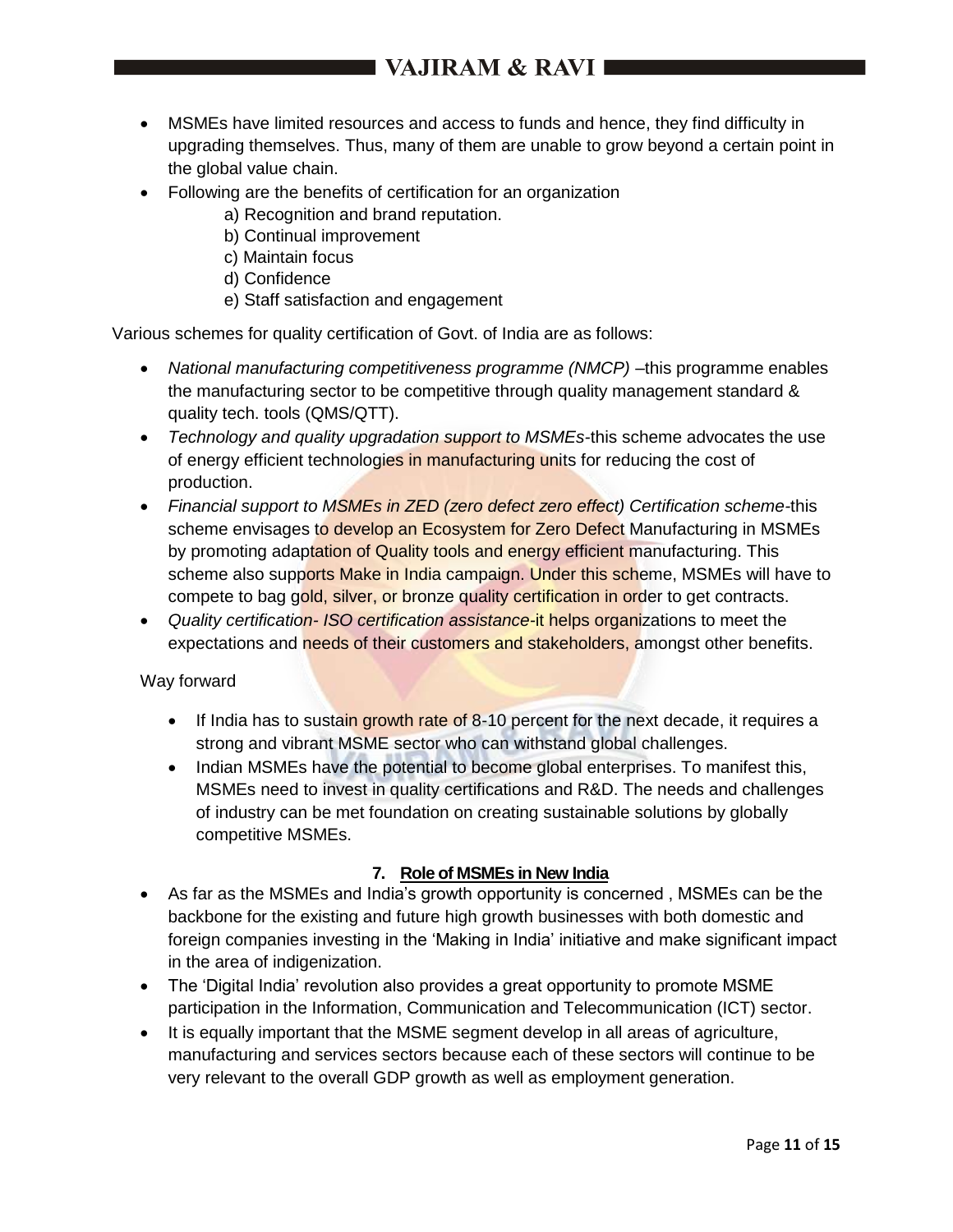- With around 36.1 million units throughout the geographical expanse of the country, MSMEs contribute around 6.11 percent of the manufacturing GDP and 24.63 percent of the GDP from services activities as well as 33.4 percent of India's manufacturing output.
- They have been able to provide employment to around 120 million persons and contribute around 45 percent of the overall exports from India.

### *Role of MSMEs*

- The labour to capital ratio in MSMEs and the overall growth in the sector is much higher than that in the large industries.
- The geographic distribution of the MSMEs is also more even. Thus, MSMEs are important for meeting the national objectives of growth with equity and inclusion.

### *Diversified characteristics*

- The MSME sector in India is highly heterogeneous in terms of size of enterprises, variety of products and services produced, and the levels of technology employed.
- MSME sector is characterized by low investment requirement, operational flexibility and location wise mobility. As per the quick estimate of 4th All India census of MSMEs, the number of enterprises is estimated to be about 26 million and these provide employment to an estimated 69 million persons.
- Of the 26 million MSMEs, only 1.5 million are in the registered segment while the remaining 24.5 million (94 percent) are in the unregistered segment. The state wise distribution of MSMEs shows that more than 55 percent of these enterprises are in 6 states.

### *Major new schemes of the Government*

- Scheme of Fund for Regeneration of Traditional Industries (SFURTI)
- Stand-Up India scheme
- Scheme for the Development and promotion of Women Entrepreneurs
- Trade related Entrepreneurship assistance and development scheme-TREAD

#### Following are the opportunityareaswhicharevitalforthefutureofMSMEs

- "Come Make in India" *to attract foreign companies*
- Digital India
- Export Contribution by supporting globally competitive MSMEs
- Public procurement Policy- promote an ecosystem for suppliers to defence and public setor enterprises so as to achieve at least 25 percent portion of total procurement by defence and Public sector enterprises from MSME
- Promote Indigenization
- Traditional and Heritage Industries.
- Performance Incentives
- Skill India to create a skilled workforce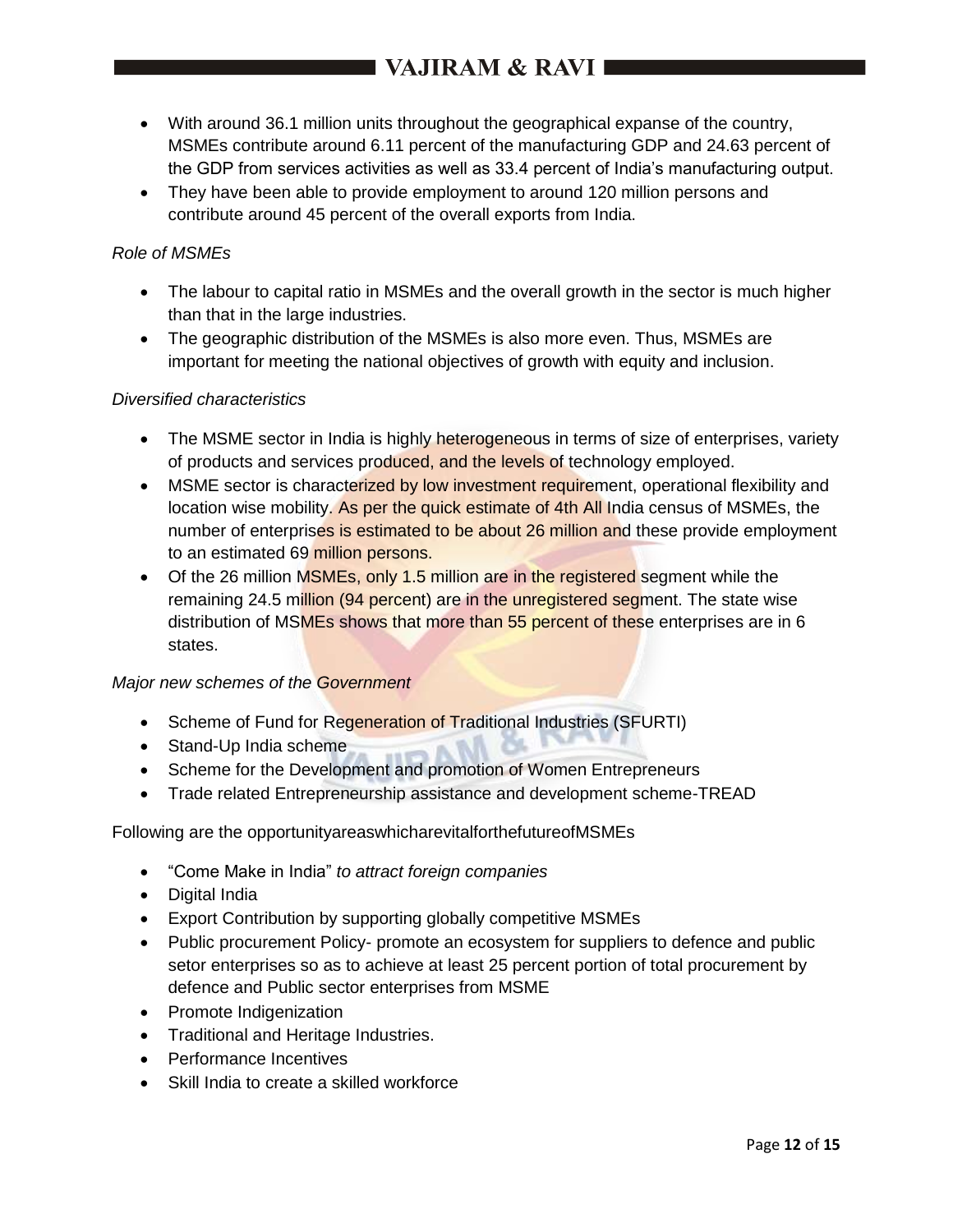## **8. Encouraging Environment for Small Enterprises**

 For more than two decades, Small Enterprises sector has been in a crisis. Closure of a large number of small enterprises has not only become a stumbling block in the creation of jobs, growth and development of the economy is also getting hurt.

## *Impact of Liberalization and Globalization*

- Small Scale Industries were allowed to operate in the consumer goods sector and even many items were reserved for SSIs.
- Before the advent of the new economic policy in 1991, 812 items were reserved for production in the Small Scale sector. The New Economic Policy (NEP) storm mercilessly killed this policy of reservation.
- Slowly, these concessions to SSIs vanished in the name of promoting competition. It was said that reservation policy for SSIs comes in way of development of technology and kills competition.NEP's arguments took precedence over arguments of employment, decentralization and equity favouring concessions to SSIs.
- Small Scale sector in general faced extinction especially due to import flood from China. Huge import surge from China, not only caused huge burden of foreign exchange payment on the country due to heavy imports of toys, power equipment etc. our industry and businesses were also destroyed, causing widespread unemployment.

### *How to encourage Make in India*?

- In India, costly electricity, outdated labour laws, complicated tax system, high rates of taxes, problems in getting finance, lack of infrastructure, laws inhibiting start of enterprise, inspector raj and perverted environment laws are some of the problems which have been coming in the way of healthy development of Small Scale Sector. We need to overcome these hurdles.
- *Need for Separate Labour Laws*
	- o Though, policy of unjustified 'hire and fire' policy is no good and we need to protect workers' interest. However, one can't justify same laws for big and small enterprises. Hence, there is need to have a separate labour laws for small enterprises.
- *Finance*
	- $\circ$  Small enterprises get loans at higher interest rates, whereas big borrowers get loan at much cheaper rates and on more easy terms, without hassles. To address this, government has launched MUDRA scheme.
- *Restricting Flooding and Dumping of Imports through imposing anti-dumping duties.*
- *Preference in Government Procurement to protect and promote small enterprises.*
	- $\circ$  It is expected that preferential procurement of domestic goods would go a long way in encouraging domestic industry in general and Small Scale Industry in particular.
- *Ending Inspector Raj*
	- $\circ$  There are more than 40 laws applicable on SSIs and more than 50 Inspector visit their factories, and many of them have wide ranging powers to penalize.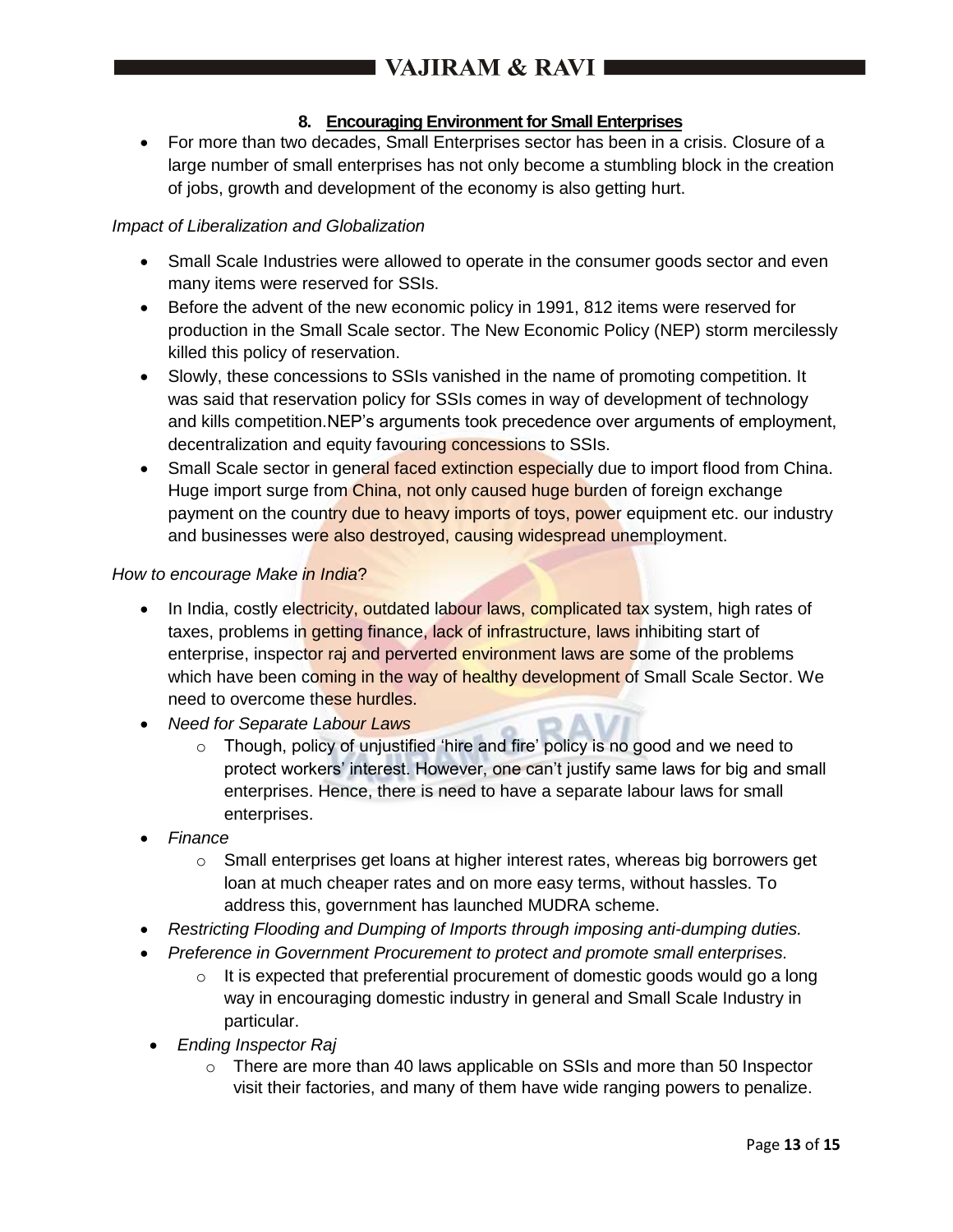# I VAJIRAM & RAVI I

- $\circ$  There are many such laws which have lost utility in modern times, and there are many others which come in way of healthy functioning of the economy in general and industry in particular. There is a dire need to end this.
- $\circ$  So far 1200 acts have been repealed and 1824 more such Acts have been identified for repealing.
- $\circ$  There is a need to facilitate new entrepreneurs by single window clearances of all types.
- *Building Infrastructure*
	- $\circ$  It is almost impossible to start and run small Enterprises in a remote area due to lack of infrastructure.
	- $\circ$  There is need to develop infrastructure of various kind, especially in rural areas.
	- $\circ$  Despite improvement in the recent years, we are still at 130<sup>th</sup> rank internationally, so far as 'Ease of Doing Business' is concerned. Much has been done by the government and much more is expected.

## **9. Enabling Ease of Access to MSME Products**

• Manufacturing of product is important, but equally important is the market access. MSMEs have very limited resource and they find it difficult to access the market.

What do we mean by MSME?

- In accordance with the provision of Micro, Small and Medium Enterprises Development Act, 2006, MSME<sub>s</sub> have been classified into two groups:
	- $\circ$  Manufacturing Enterprises The enterprises engaged in the manufacture or production of goods or employing plant and machinery in the process of value addition to the final product having a distinct name or character or use. The Manufacturing Enterprise is defined in terms of investment in Plant and Machinery.
	- $\circ$  Micro- Up to Rs. 25 lakhs; Small Rs 25 lakhs to Rs 5 crore; Medium Rs 5 crore to Rs 10 crore
	- o Service Enterprises The enterprises engaged in providing or rendering of services and are defined in terms of investment in equipment.
	- $\circ$  Micro Up to Rs 10 lakhs; Small Rs 10 lakhs to Rs 2 crore; Medium Rs 2 crore to Rs 5 crore

Schemes of Government to help MSMEs in market access:

| Market Assistance Scheme (MAS) | Aims to help MSMEs to participate domestic and<br>$\bullet$<br>international exhibitions/trade fairs etc.<br>Implemented through National Small Industries<br>$\bullet$<br>Corporation (NSIC).<br>Apart from organizing international exhibitions,<br>$\bullet$<br>NSIC also facilitates participation of Indian<br>MSMEs in select international exhibitions and<br>trade fairs. Participation in such events exposes<br>MSMEs to international practices and enhance<br>business prowess. |
|--------------------------------|---------------------------------------------------------------------------------------------------------------------------------------------------------------------------------------------------------------------------------------------------------------------------------------------------------------------------------------------------------------------------------------------------------------------------------------------------------------------------------------------|
| Vendor Development Programme   | To bring buyers and sellers together for business                                                                                                                                                                                                                                                                                                                                                                                                                                           |